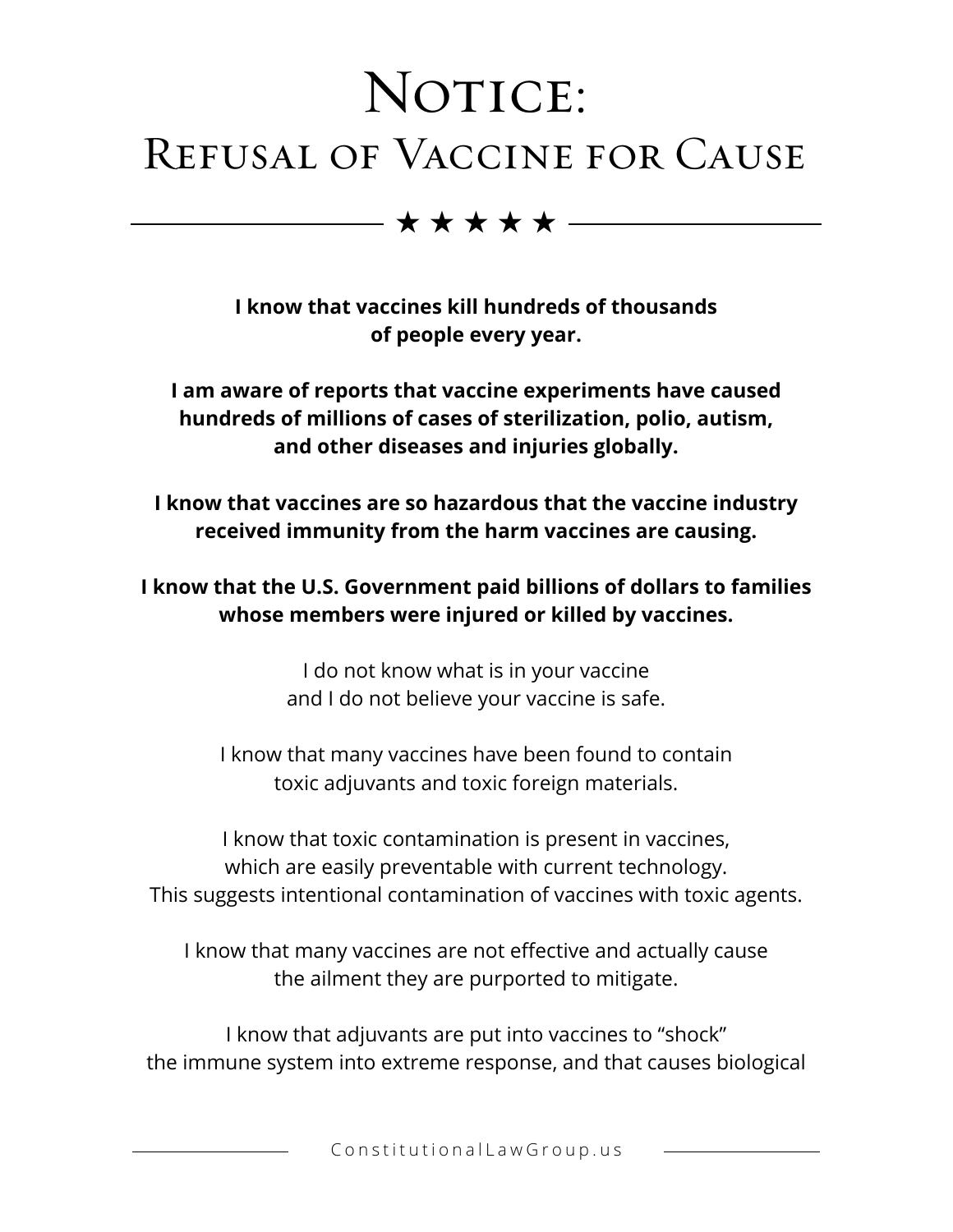"crisis", stress and damage to the immune system, the blood and the whole body.

I know that vaccine death and injury statistics and informationare suppressed by media, which receive billions of dollars in pharma advertising annually.

I know that vaccine death and injury statistics and information are suppressed by government in which pharmaceutical regulatory agencies are largely run and controlled by pharma industry executives, loyalists and lobbyists.

I do not trust the vaccine industry, government agencies, or international agencies, which act on behalf of vaccine sales and promotion, and who suppress information of vaccine hazards.

## **I know that most vaccines have not been tested or proven safe.**

I know that under current law all physicians and healthcare workers must have my consent to administer medicine to me. My consent is hereby denied and refused.

I know that if someone is not a doctor, such as an elected official or bureaucrat, he/she may not administer medicine at all, much less "mandate" medical treatments for the general population.

I know it is possible to mitigate and control all contagious diseases with safer and more effective means than vaccination.

**Anyone who claims privilege to inject materials in my body without my consent is my enemy and is criminal. I will treat anyone who threatens to violate my body as a criminal assailant.**